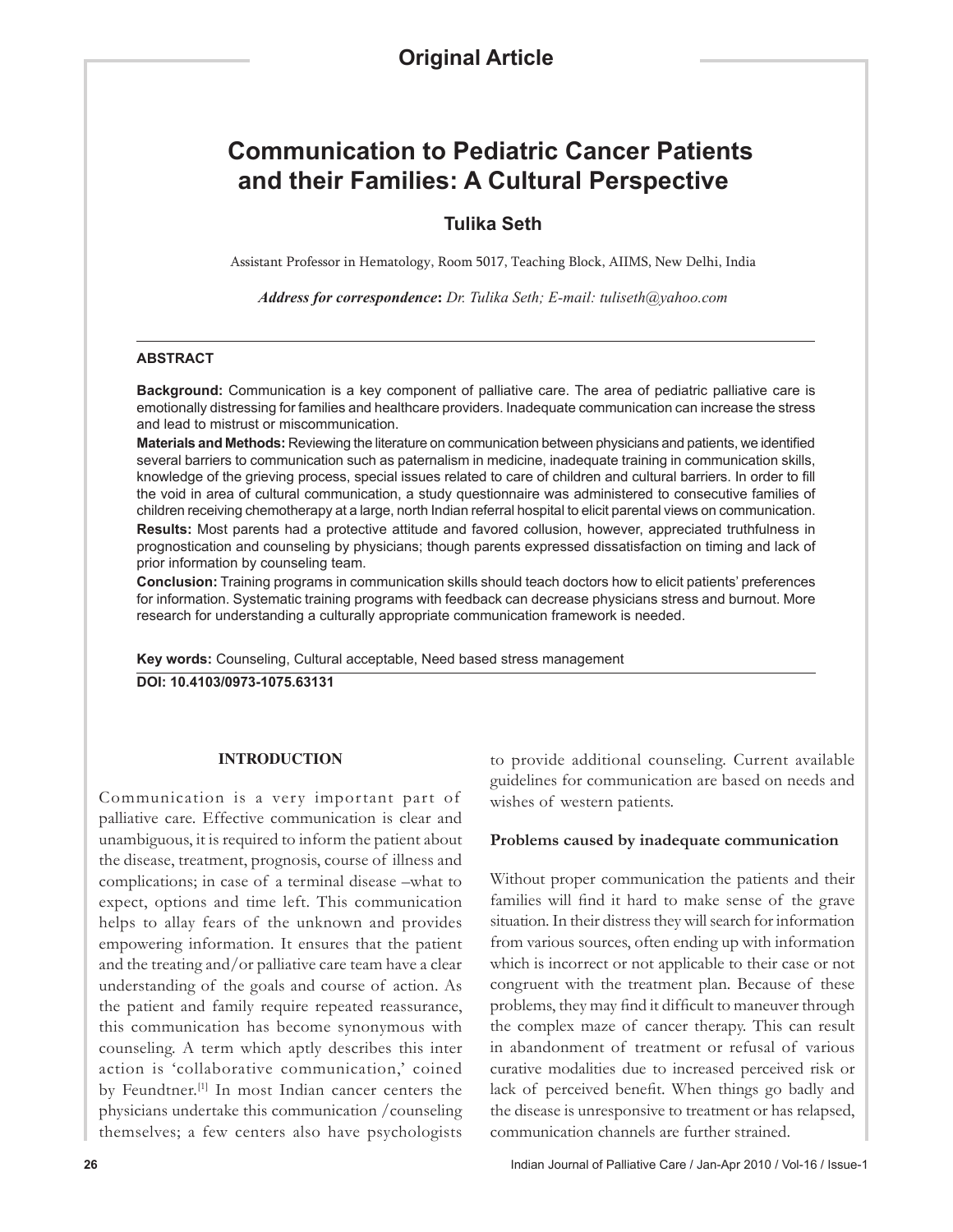# **Important issues to consider in pediatric palliative care communication**

### *Paternalism in medicine*

Patient autonomy has become widely popular and given the traditional paternalistic style of medicine a negative connotation. Recent literature has focused on patient and families rights and the need to give due importance to their wishes in treatment decision making. However, many patients themselves may want the traditional physician's role of the sole decision maker, as described by Rodriguez-Osorio and Dominguez-Cherit.[2] A middle path is required, the patient and families should be allowed to discuss and determine the course, as long as this is an informed decision and they are aware of the alternatives, risks and benefits.

# *Training and skills in communication*

Without systematic training, breaking of bad news and discussions of cancer prognosis will fall short of existing guidelines and patients' needs and expectations. Consultations of this type can be difficult and painful. Many doctors lack counseling skills and frequently delegate the important task of giving bad news to their resident, the palliative care team or may superficially discuss recurrence of disease without imparting details of what this means to the patient. Use of euphemisms, for relapse and death are common. This can lead to families often being unaware of the gravity of the situation, as they cling to hope, until the truth dawns on them. This inadequate communication can lead to distress, disappointment and anger towards the team, despite the care being provided.

A study amongst Clinical Oncology faculty showed that as few as six per cent had received formal training in delivering bad news. Many faculty members rated their own skills to communicate bad news as inadequate. The randomized clinical trial of communication skills training with faceto-face learning with patients or simulated patient, and feedback by Arnold and Koczwara,<sup>[3]</sup> has provided research evidence of benefit of this technique.

Inadequate physician–patient communication skills may lead to psychological distress, increased anxiety and poor psychological adjustment to cancer which has been elucidated by Liénard *et al*. [4] Reducing the level of patients' anxiety is important because anxiety may lead to emotional distress and functioning disturbances as found by Arnold and Koczwara<sup>[3]</sup> and Liénard *et al*;<sup>[4]</sup> this may interfere with patients' compliance as found by Girgis and Sanson-Fisher.[5] A study by Liénard et al,<sup>[4]</sup> on the effect of training, however, did not show any measurable impact of training

the reasons for this finding are perhaps because counseling is an inherent skill, or that this skill is not well assessed by current research tools. However, practice, and following guidelines for developing expertise in communication and receiving feedback from mentors does make the task more structured and less stressful to the physician or healthcare provider as shown by the work of Girgis and Sanson-Fisher<sup>[5]</sup> and Maguire.<sup>[6,7]</sup>

# *Knowledge of counseling*

The Kübler-Ross model, also known as the five stages of grief, is a concept that is familiar to most. It states that the process of dealing with a terminal illness or news of cancer has five discrete stages - denial, anger, bargaining, depression and acceptance. This has created awareness and understanding about the grieving process. However, all people do not go through the process in sequence, or reach to acceptance. Often people experience several stages in a "roller coaster" effect - switching between two or more stages, returning to one several times before being able to move on, as described by the pioneering work of Kübler-Ross.[8] The limitation of the Kübler-Ross model is that it neglects the effects of other stressors which act as an impediment to going through the normal grieving process e.g. lack of support, financial problems, the effect of illness on the person, which were high- lighted by Kastenbaum.[9]

Going through the process takes time and communication needs to be strong, all members of the team should reenforce the same information as the family will not be able to comprehend much during this stressful period. Patience is needed to repeat information and ensure correct processing, and avoid confusion.

#### *Pediatric palliative care*

Most physicians feel a burden to cure the patient, and failure of therapy is often considered a failure by the patient to respond to treatment or a personal failure by the doctor. Caring for children is a very emotive experience, to see a child suffering is sad, and a child with a terminal illness is especially difficult, as it is a life cruelly shortened and unfulfilled. Many health providers will identify patients with their own children of the same age, or are hampered by feelings of personal sorrow, and find it difficult to communicate appropriately with the families. Communication often focuses only on the next treatment to be done, and emotional or distressing facts are not discussed. Healthcare Providers inhibitions, are a major hurdle to effective communication. Healthcare providers may need to seek counseling themselves or at least discuss their issues with colleagues to prevent burnout as explored by Whippen and Canellos.<sup>[10]</sup>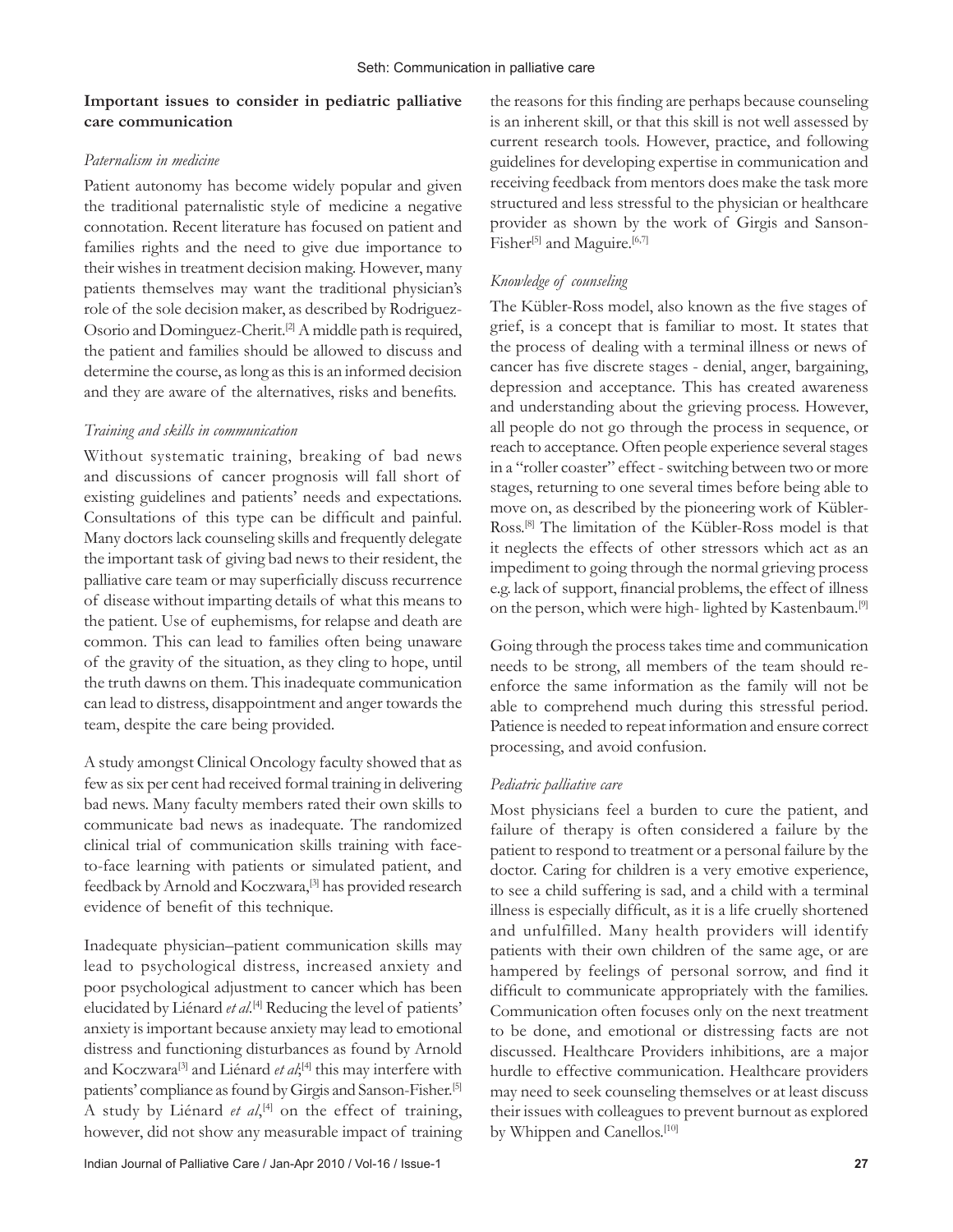Many teenagers and young adults are kept in the dark by their families and palliative care team to avoid distress and fear. Fear of the unknown can be a greater stress factor; loss of autonomy can frustrate the child. Not talking to the child puts up barriers to communication, making the child afraid to ask questions about death or suffering. Further, the child may be deprived of counseling to alleviate the distressful emotions.

#### *Cultural communication*

In India there are many socio- economic and cultural issues that can become barriers for treatment. There are parents who have reservations about western medicine, feeling they are too strong or too hot for children. Many families use complementary medicines as well, but are fearful of informing the treating doctors. The parents are often unwilling to undertake any type of major surgery or treatment that will compromise on the female child's physical appearance or lead to permanent disability e.g. deformity, loss of vision; as it will hamper future prospects of marriage. If therapy is likely to cause infertility there are parental concerns about such treatments, as they fear societal stigma for the child when she grows up.

Western concepts of telling the cancer patient about the disease and involving the patient/or family in treatment making decisions are alien to the Indian culture and may add to the patients distress. Collusion to keep the patient unaware of the diagnosis is well described by Chaturvedi, Loiselle and Chandra.<sup>[11]</sup> The family often believes that telling the truth will rob the patient of hope, as elucidated in Moore and Butow.[12]

#### **Research needs**

Palliative care in India is developing rapidly and many articles on pain and symptom control are available, and cultural counseling guidelines are available from many other countries, such as the detailed book by Moore and Spiegel.<sup>[13]</sup> This area needs research from many view points, as a step forward we conducted a pilot study at our hospital to define the current, cultural milieu and provide a framework in which healthcare providers can apply established techniques of counseling and provide communication that is needed, sensitive, and acceptable.

#### *Aims*

- 1. To explore parental perceptions to telling a child suffering from cancer about his/her disease, prognosis and treatment in an Indian tertiary care hospital.
- 2. Assess parental views on participation of children in decision making for treatment, and beliefs and practices for palliative care.

#### **MATERIALS AND METHODS**

After informed consent, 25 consecutive parents of pediatric cancer patients in the age group 10-18 years (mean age 13 years) were interviewed. All the children were on treatment for their disease at our hospital for at least six months (range 6 month to 38 months), all children were suffering from acute lymphoblastic leukemia. They were administered a simple questionnaire which had been formulated using WHO guidelines, and prior tested in the field for clarity and information. Parents were interviewed together, without the child being present.

#### **RESULTS**

All parents who were approached consented to the study. Two families did not complete the study; as the child died in one case and in the other, the family left for alternative medical treatment, these two families refused to complete the interview and per their request their data was excluded from the study, hence 23 interviews were completed and analyzed. Majority of the families had not wanted their children (even aged 18 years) to be informed of the diagnosis [65%, (15/23)], though it was encouraging to see at least 35% had been open to informing the child about their diagnosis. Though almost all [95%, (22/23)] felt the child should not make any decision about the treatment. Majority [60%, (14/23)] felt the child should not even be informed about side effects of therapy and especially about long term effects.

If the diagnosis, prognosis and other information was to be told to the child, 100% preferred that the doctors to give the information to the child. Though they all approved of the amount and content of information given to the child, only 21% (5/23) were satisfied with the timing or manner it was delivered. The parental reservations were that they had not been given sufficient prior knowledge of what was to be done (counseling) and would have liked additional time to prepare themselves and would have wanted the information to have been given to the child at a later date (after treatment started and not before as done by physicians).

Palliative care was a difficult concept to explain and only three families were receiving palliative care at the time of administration of the questionnaire. In these families both child and parent were aware of the prognosis, but the parents felt that they would have liked to have shielded their child from the knowledge if possible. Deciding when to stop curative treatment, when such treatment was futile, was a hypothetical question that was posed to the families. The